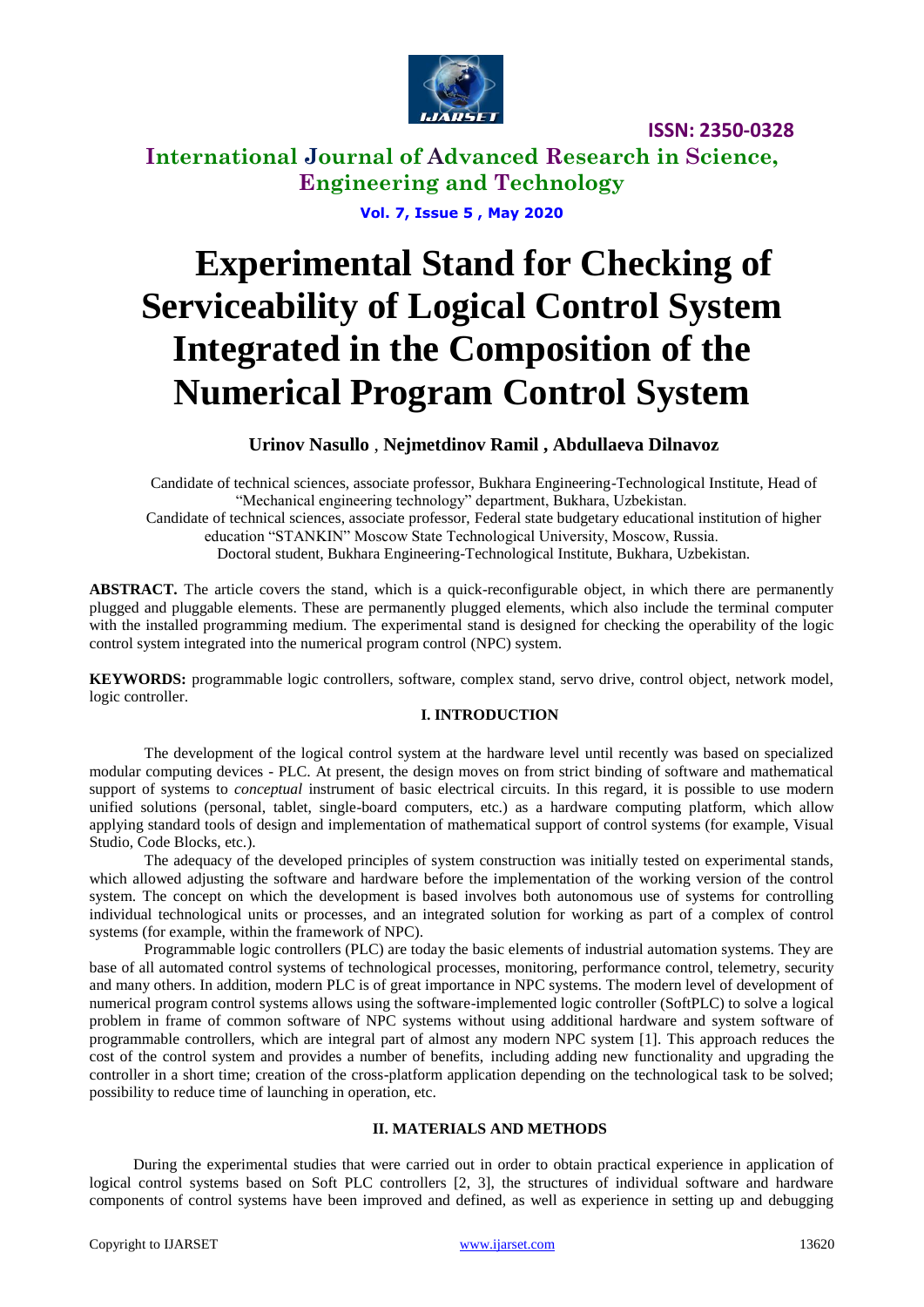

# **International Journal of Advanced Research in Science, Engineering and Technology**

**ISSN: 2350-0328**

#### **Vol. 7, Issue 5 , May 2020**

control systems of new class has been gained. The possibility and expediency of industrial operation of the systems has been established.

In order to solve the problem of hardware platform selection and hardware and software compatibility, a complex stand has been developed, which can be reoriented to work with different hardware platforms in a short period of time [4]. The following were selected as basic computing modules on which the core of the logical control system can be installed: a) single-board computer; b) personal computer; c) industrial computer (Fig. 1). The same platforms were laid as a hardware base for the design of the experimental stand.



#### **Fig. 1 Network model of the experimental stand for testing the functionality of logical control systems**

The following objects were selected as control objects:

- group of eight segment indicators with control elements (buttons) – "Control object 1". This control object verifies the operation of the logic control system with discrete input (control buttons) and output (segment indicators) signals; - servo-drive based on protocol EtherCAT – "Control object 2". This control object allows checking functional units and algorithms of motion control of the logical control system.

The described stand is the quick-reconfigurable object, in which there are permanently plugged and pluggable elements. The main task of logic control systems is to control electrical automation systems, in which more than 70% of signals are discrete, therefore hardware "inputs/outputs" and "Control object 1" are permanently plugged elements, to which also belongs the terminal computer with the installed programming environment [5].

Depending on the tests carried out, one of three hardware platforms with an installed control core is plugged to the stand: a) single-board computer; b) personal computer; c) industrial computer. All equipment is integrated into a single network through a network concentrator (Hub). To check the functionality of the logical control system in tasks of motion control, the "Control Object 2" is used.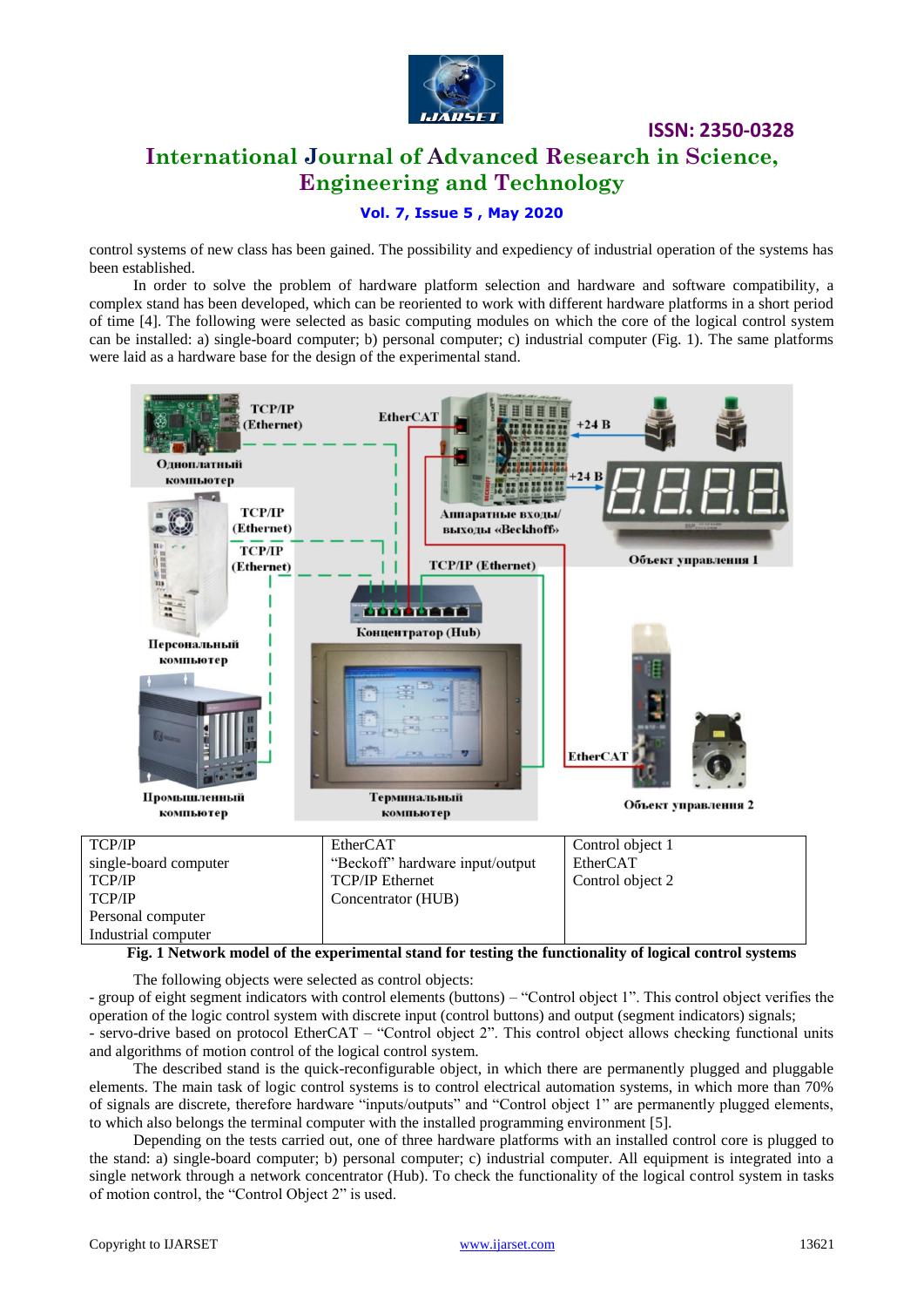

## **International Journal of Advanced Research in Science, Engineering and Technology**

#### **Vol. 7, Issue 5 , May 2020**

Terminal computer (see Fig. 1) contains the environment for developing logical control programs, in which, before performance, a program in the language of functional blocks is developed. The terminal computer is connected via Ethernet to the base computing module on which the core of the logical control system is installed. [6] The developed logical control program is transferred to the core of the system, the program is debugged and the debugged version of the logical control program is subsequently launched. In the sequel, communication with the terminal computer is necessary only to visually display the operation of the logical control program during the operation of the stand.

#### **III. RESULTS AND DISCUSSION**

In accordance with the testing methodology for experimental research, one of the options for the developed distributed stand model was selected. During stand tests, the variant of the experimental stand with a single-board computer based calculator and control object in the form of a group of 8-segment indicators was selected. The stand is additionally equipped with power elements: a) for hardware "inputs / outputs" the power supply has the characteristics  $+ 24V$ , 10 A; b) for single-board computer the power supply has the characteristics  $+ 5V$ , 5 A.

On this modification of the stand were checked:

- possibility of the logical control system based on single-board computer with discrete "inputs/ outputs";

- speed of operation of the selected system configuration.

Stand tests were performed in accordance with the testing methodology, during which the following results were obtained:

- conformity and stability were achieved during the joint operation of the development environment for logical control programs and the core of logical control, which allows downloading and debugging programs of even a large size (over 20 thousand functional blocks);

- the correct operation of the logical control system with hardware inputs / outputs is confirmed in processing discrete and analog external signals;

- error-free running time of logic control core more than 1000 hours, which corresponds to the requirements for industrial systems;

- execution time of the logic control cycle in the real-time operating system is less than 10 ms.

These results are within the framework of the requirements for industrial systems operating in hard real-time mode.

One of the possible application of the logic control system is a software-implemented *logic controller integrated into the NPC system*. At the same time, the core of the logic control system is integrated into the software and mathematical support of the core of the NPC system. The developed programming environment of logic control systems can both be integrated into the NPC system terminal, and operate independently [7, 8].

The logic control system is integrated into the NPC system in the form of software-implemented controller. In this case, the architecture of NPC system becomes as shown in Fig. 2.

The system in Fig. 2 has the following features:

- the editor of logic control programs can both be built into the NPC system terminal, and operate independently;

- the NPC system terminal and the logic control program editor use the single communication library to communicate with the NPC system core. At the same time, information on operation of the NPC system is transmitted on the main interaction channel, and data from the logical control system is transmitted on the additional "XData" multi-purpose channel;

- the module of the logic control system is built into the core of the PNC system, which performs the main functions for solving the logical task of control.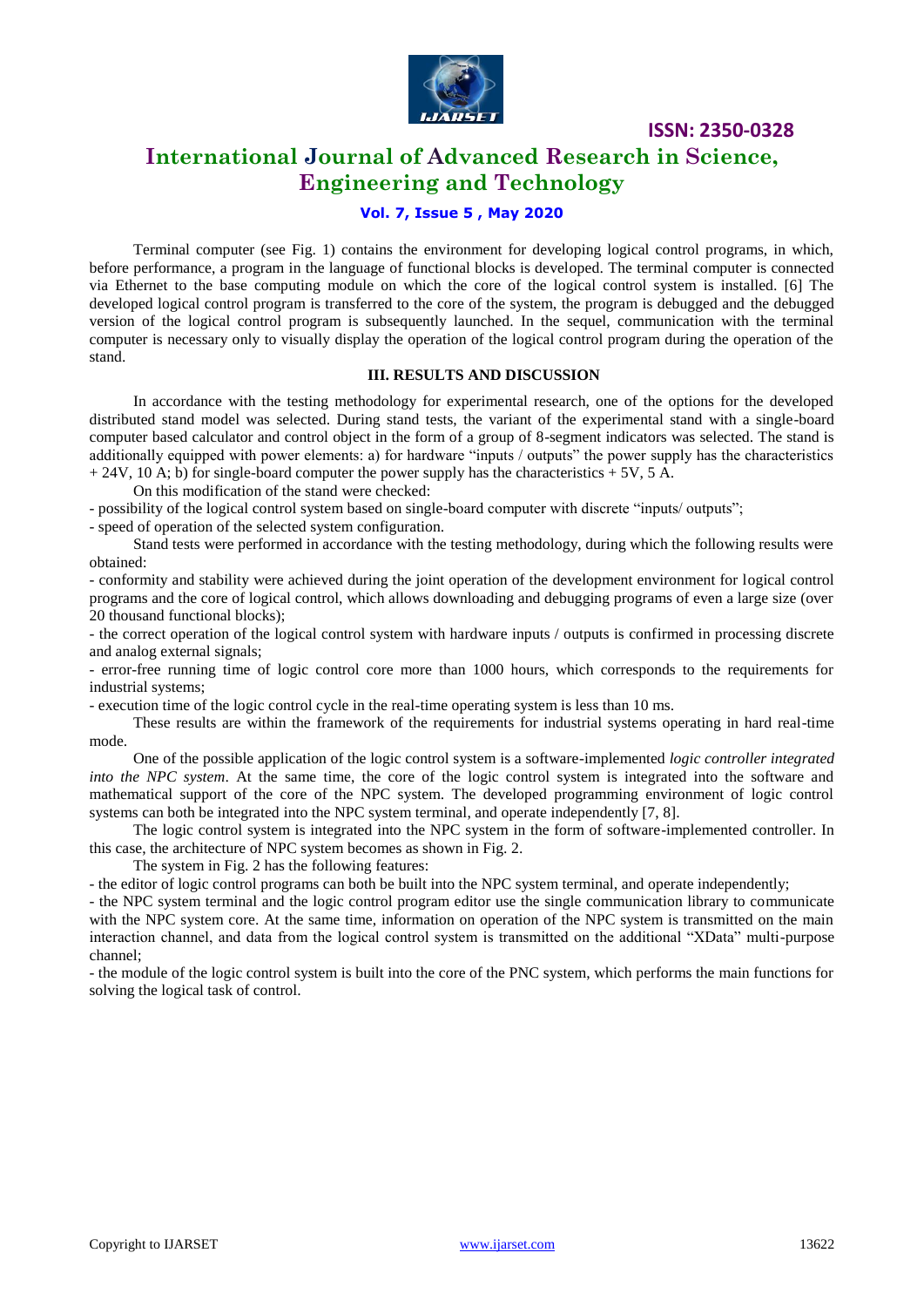

# **International Journal of Advanced Research in Science, Engineering and Technology**

#### **Vol. 7, Issue 5 , May 2020**



#### **Fig. 2. NPC system architecture with built-in software-implemented controller**

Experimental stand for verifying the operability of the logical control system integrated into PNC system with the described architecture [9] consists of two parts: a) the metal rack with terminal computer installed on it; b) industrial keyboard and control objects combined in one frame. The control objects used were complete electric drives (electric motor + drive controller) and hardware "inputs / outputs" (all of them were produced by "STANKIN NC").

#### **IV. CONCLUSION**

- 1. The logic control system built into the software and mathematical support of PNC is operable, has high reliability, is fault-safe, and easily integrated into modern NC systems. This allows to consider that the developed logic control system can be used on technological equipment in industrial conditions
- 2. Performance of the logical control cycle in a separate flow does not lead to the increase in the execution time of the cycle for solving the geometric task of PNC.
- 3. Integration of the development environment of logical control programs into the terminal of PNC system did not lead to emergencies during the operation of the terminal. The terminal has a stable connection with the PNC core.
- 4. The environment for the implementation of logical control programs built into the PNC terminal allows reducing program-debugging time by quickly defining and correcting minor errors and typos in the implemented function blocks, without "leaving" the technological equipment.
- 5. Error-free running time of logic control core more than 1000 hours, which corresponds to the requirements for industrial systems
- 6. The mean time between failures of the PNC system with the integrated logic control core in it is more than 1000 hours, which corresponds to the requirements for industrial systems.